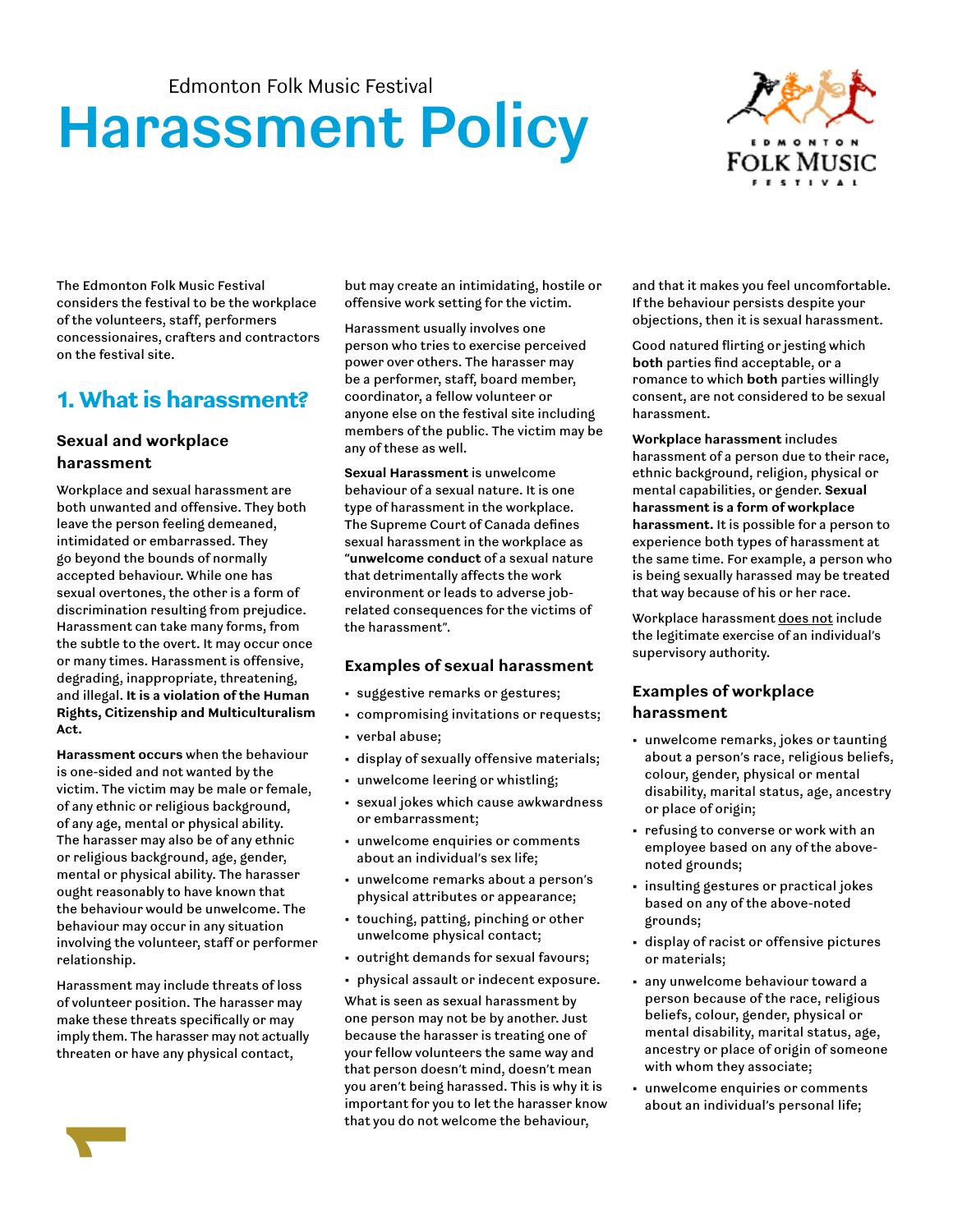- unwelcome remarks about a person's physical attributes or appearance; and
- physical assault.

## **Ethnic jokes**

Sometimes people tease each other back and forth about their ethnic background. No offense is meant by the teasing, and none is taken. Often, though, the jokes only go one way. Sometimes, members of a group that is being made fun of tolerate and just laugh off the comments. However, most often jokes and other comments about specific groups are offensive. They reinforce negative stereotypes, and contribute to ethnic or racial discrimination.

## 2. What to do if you are being harassed.

It is natural to feel embarrassed, intimidated or guilty. You may think that if you just ignore the harassment, or give non-verbal cues that you don't welcome it, it will stop. However, it is important to verbalize your concerns. Harassment rarely goes away on its own – in fact, it usually gets worse.

In many cases, the person does not intend to harass you. Some people use the guise of good-natured teasing to isolate someone who is different. What they consider good-natured teasing may hurt or embarrass the other person. In those cases, it is important to **let the person know** you do not appreciate their behaviour.

Immediately inform the harasser that his or her behaviour is unwelcome and unwanted. Do so before witnesses, if possible. If the situation makes this difficult, ask your Coordinator to represent you.

2

Once you inform the harasser that the behaviour is unwelcome he or she will normally stop. If you've tried to resolve the situation on your own with no success, you now need to get someone else involved. Contact your Coordinator or the Manager of Volunteers.

Make a written record of the dates, times and nature of the behaviour, and the names of any witnesses. If the harassment consisted of verbal remarks, try to write down the exact words used. Also, record what you did to stop the behaviour or show disapproval. Do this as soon as possible after the harassment occurs, so the details are still fresh in your memory. Once you have noted things down, sign and date your account of the incident. Keep a copy of this written record.

You may still be able to resolve the complaint informally with the help of your Coordinator and/or the Manager of Volunteers. This may be as effective as a formal complaint and is less time consuming and less visible. Severe situations of harassment, however, may call for an immediate formal complaint, which would then involve the Volunteer Committee. You are the best person to decide which route to take. Discuss this with your coordinator and/or the Manager of Volunteers.

## **Informal complaint**

Contact your coordinator. If the harasser is your supervisor, advise the Manager of Volunteers. Provide them with a copy of the written record. They will advise you of your options and ask you how you would like to proceed. You may request them to resolve the complaint informally by intervening on your behalf. A formal investigation will not take place. The Coordinator and/or the Manager of Volunteers will encourage the parties involved to discuss the situation, either face to face or through them, and come to an agreement.

#### **Formal complaint**

You may wish to file a formal written complaint immediately with the Manager of Volunteers and the Volunteer Committee. They will start an immediate investigation into the incidents of harassment. Members of the Volunteer Committee along with the Manager of Volunteers & the coordinator will meet with the complainant(s) and the harasser(s) separately to obtain each person's version of the incidents. They will give each person a chance to respond to the allegations made against them. A report will then be prepared for the committee via the Manager of Volunteers.

The sooner you make a complaint, the easier it is to establish facts and resolve the situation.

**In extreme cases, harassment may be an assault. In that event you can also lay a complaint with the police.** 

If you are experiencing harassment, please note that all information collected in the process will be held in confidence. Only those people directly involved in the process will have access to the information collected. Moreover, they will receive only as much information as they need to receive. This would include the complainant, and the alleged harasser, any witnesses, and others involved in resolving the complaint.

**Note: If your harasser is a coordinator, you must make your complaint to the Manager of Volunteers. In the case of a staff member or performer, the Producer will become involved.**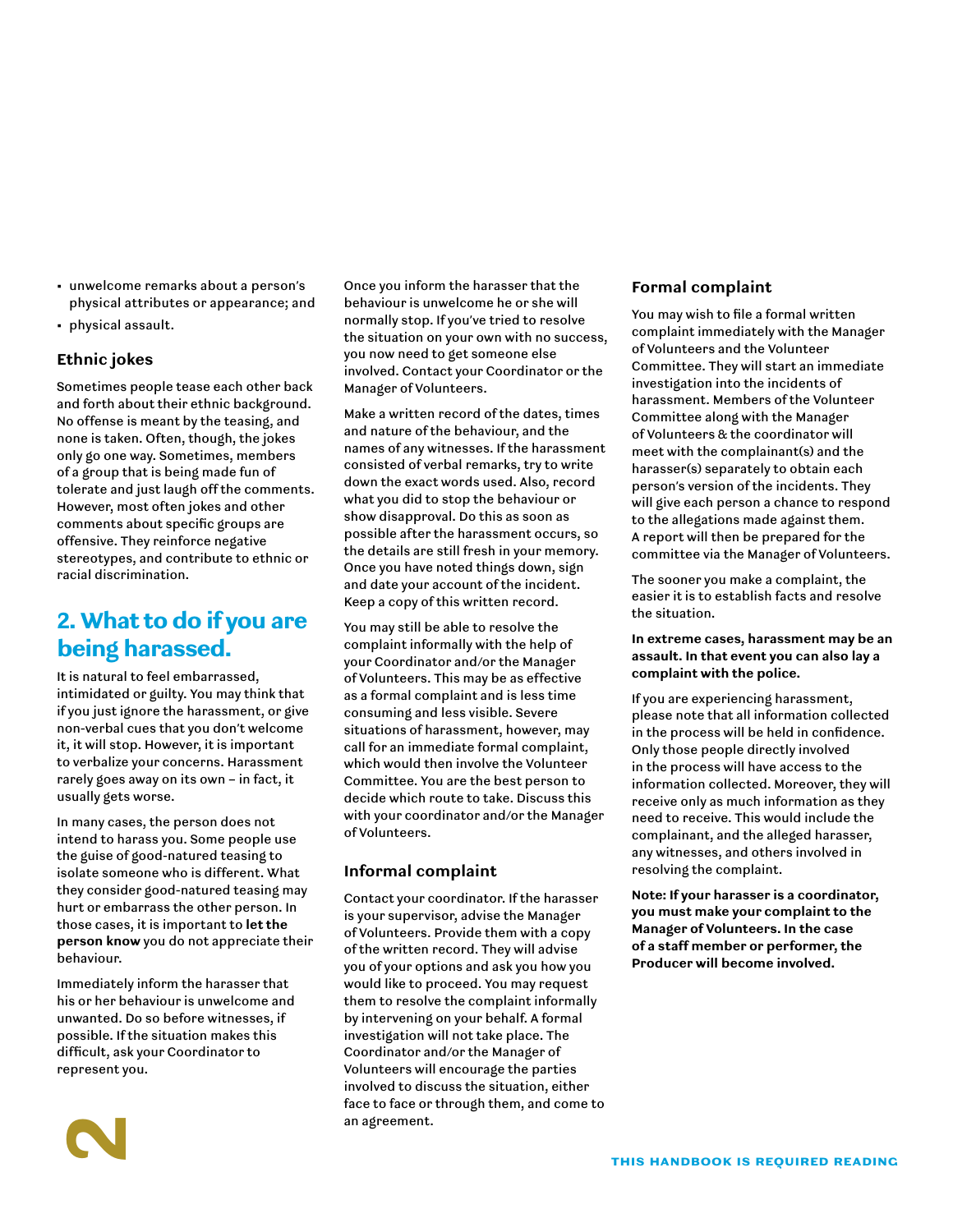## 3. What to do if someone accuses you of harassment.

 Make sure you understand the exact behaviour that is making the person uncomfortable. Apologize, and stop the behaviour **immediately.** If you think there has been a misunderstanding about the behaviour between you and the person, ask your Coordinator to work with you to resolve the situation on an informal basis.

Each person reacts differently to certain situations. What is harassment to one person may not be to another. In cases such as this, the person who is uncomfortable with the behaviour has a responsibility to let you know their feelings. However, you also need to notice how an individual reacts to your behaviour. Look for body language that indicates the person is uncomfortable with what you are doing or saying. If you are unsure of their reaction, **ask** the person if your behaviour is unwelcome.

Situations of more obvious harassment (such as touching of a more sexual nature or physical assault) will be viewed on the basis that you ought reasonably to have known your behaviour was unwelcome.

The results of the behaviour, rather than the intentions behind them, are what matter. If your behaviour is unwelcome by the victim, and causes the person to feel uncomfortable, embarrassed or degraded, then it is harassment. **Please refer to the examples of both sexual & workplace harassment.**

## **How to make sure you don't offend someone**

There are some comments and behaviours that are obviously offensive. There are others that you may not realize are degrading, embarrassing or insulting. As well, what is considered offensive may vary from person to person. The easiest way to find out what offends a particular person is to **ask them.** If you are unsure about a certain term or gesture, ask them how they feel about it.

## 4. What are the obligations of a coordinator/staff/ board member?

You have an obligation to provide a harassment-free environment.

You can be held responsible if it is determined that sufficient actions to prevent the harassment were not taken.

## **What can coordinators/staff/ board members do to prevent harassment?**

- Be a role model. Never engage in or condone behaviour that could be interpreted as harassment.
- Watch for signs that harassment is taking place. Rumours, sudden turnover or skipped shifts, decreased motivation and poor job performance may indicate that harassment is taking place.
- Respond to complaints promptly and with appropriate confidentiality.
- Take steps to protect a volunteer who makes a complaint in good faith from retaliation.

## 5. What are the obligations of a volunteer/ coordinator/ staff/board member?

If you see what you believe to be harassment taking place, discuss your concerns with the recipient of the behaviour. **Ensure that they want something done about it.** Be supportive and understanding if the person discusses the situation with you. Encourage them to take steps to stop the offending behaviour. If the person is too intimidated to take action, offer to accompany them in taking the matter forward to the coordinator or Manager of Volunteers. If you have relevant information, be willing to share it. This will help the victim if an investigation takes place.

In instances that involve crude language, jokes, name-calling or leering, the harasser's behaviour is apparent to more people than just the victim. Tell the harasser that you consider their actions inappropriate. This gives them the opportunity to stop behaving in that manner, and may prevent a formal complaint being made against them.

If you have witnessed harassment, and a formal investigation is conducted into the incident(s), you will be interviewed by the investigator to find out what you saw. You may also be asked to give a statement to the Volunteer Committee.

Every volunteer should be aware of the Edmonton Folk Music Festival policy on sexual and workplace harassment.